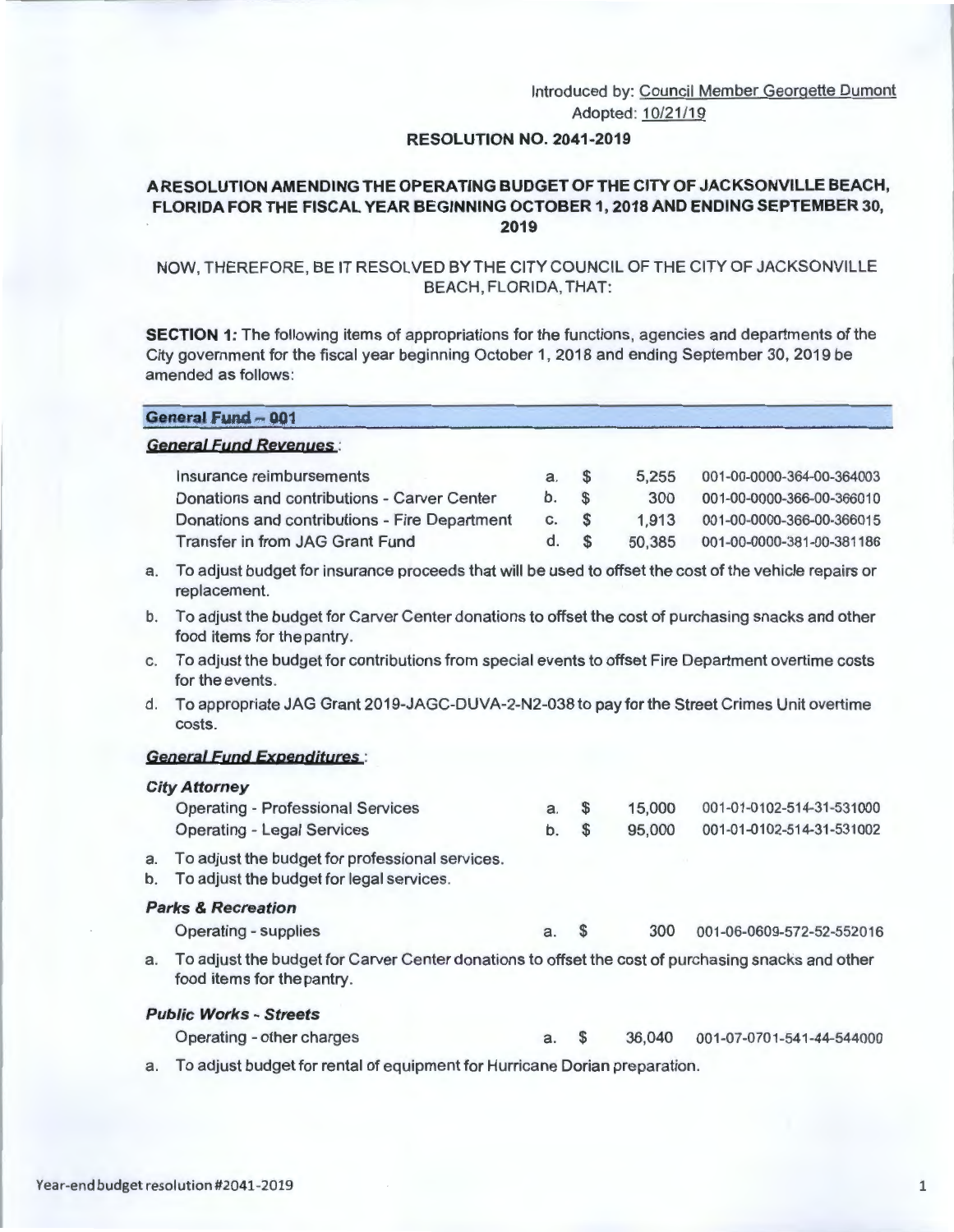| Police                                                                                                                                                                                              |    |                  |                           |
|-----------------------------------------------------------------------------------------------------------------------------------------------------------------------------------------------------|----|------------------|---------------------------|
| Personnel Services - Overtime                                                                                                                                                                       | a. | \$<br>50,385     | 001-09-0904-521-14-514000 |
| Operating - repair & maintenance-vehicles                                                                                                                                                           | b. | \$<br>5,255      | 001-09-0904-521-46-546003 |
| To appropriate JAG Grant 2019-JAGC-DUVA-2-N2-038 to pay for the Street Crimes Unit overtime<br>a.<br>costs.                                                                                         |    |                  |                           |
| To adjust budget for insurance proceeds that will be used to offset the cost of the vehicle repairs or<br>$\mathbf b$ .<br>replacement.                                                             |    |                  |                           |
| <b>Fire</b>                                                                                                                                                                                         |    |                  |                           |
| Personal services - various                                                                                                                                                                         | a. | \$<br>42,930     | 001-10-1001-522-17-517000 |
| Personal services - overtime                                                                                                                                                                        | b. | \$<br>1,913      | 001-10-1001-522-14-514000 |
| To adjust the budget for leave payout for retired Fire Chief.<br>a.<br>To adjust the budget for contributions from special events to offset Fire Department overtime costs<br>b.<br>for the events. |    |                  |                           |
| Non-departmental                                                                                                                                                                                    |    |                  |                           |
| Operating - other charges                                                                                                                                                                           | a. | \$<br>(188, 970) | 001-00-0000-519-49-549000 |
| <b>Transfer to General Capital Projects Fund</b>                                                                                                                                                    | b. | \$<br>250,000    | 001-00-0000-581-81-581315 |
| Transfer to General Capital Projects Fund                                                                                                                                                           | C. | \$<br>350,000    | 001-00-0000-581-81-581315 |
| Transfer to General Capital Projects Fund                                                                                                                                                           | d. | \$<br>200,000    | 001-00-0000-581-81-581315 |
| <b>Transfer to General Capital Projects Fund</b>                                                                                                                                                    | e. | \$<br>50,000     | 001-00-0000-581-81-581315 |

| Operating - other charges                 | а. | (188, 970)    | 001-00-0000-519-49-549000 |
|-------------------------------------------|----|---------------|---------------------------|
| Transfer to General Capital Projects Fund | b. | 250,000       | 001-00-0000-581-81-581315 |
| Transfer to General Capital Projects Fund | C. | \$<br>350,000 | 001-00-0000-581-81-581315 |
| Transfer to General Capital Projects Fund | d. | 200,000       | 001-00-0000-581-81-581315 |
| Transfer to General Capital Projects Fund | е. | 50,000        | 001-00-0000-581-81-581315 |
| Transfer to General Capital Projects Fund |    | 200,000       | 001-00-0000-581-81-581315 |
| Transfer to General Capital Projects Fund | g. | 200,000       | 001-00-0000-581-81-581315 |

a. To adjust the budget for net General Fund costs of budget adjustments.

- b. To transfer funds from reserves to the general capital projects fund for additional funding for the City's business software applications replacement.
- c. To transfer funds from reserves to the general capital projects fund for partial funding for replacement of dune walkovers not within CRA boundaries.
- d. To transfer funds from reserves to the general capital projects fund for additional funding for citywide physical security improvements.
- e. To transfer funds from reserves to the general capital projects fund for additional funding for the building maintenance reserve.
- f. To transfer funds from reserves to the general capital projects fund for additional funding for citywide road repaving.
- g. To transfer funds from reserves to the general capital projects fund for additional funding for citywide sidewalk maintenance and new sidewalk construction.

### **Downtown Redevelopment - 181**

#### **Expenses:**

| Capital outlay - improvements |  |                 | a. \$ 440,000 181-16-1601-515-63-563000 |
|-------------------------------|--|-----------------|-----------------------------------------|
| Capital outlay - improvements |  | b. \$10,310,730 | memo entry                              |

- a. To adjust the budget for Phase II of the Downtown Action, Implementation and Management Plan. Approved by CRA on 8-27-2018 (2018-12), item approved at 5-2-2016 Council meeting.
- b. To commit funds for future Downtown Redevelopment projects to correspond with fund balance expected to be available at 9-30-2019. Major projects include projects 3-5 in the area between 4th Ave S and 11th Ave S and implementation of the Downtown Action Plan.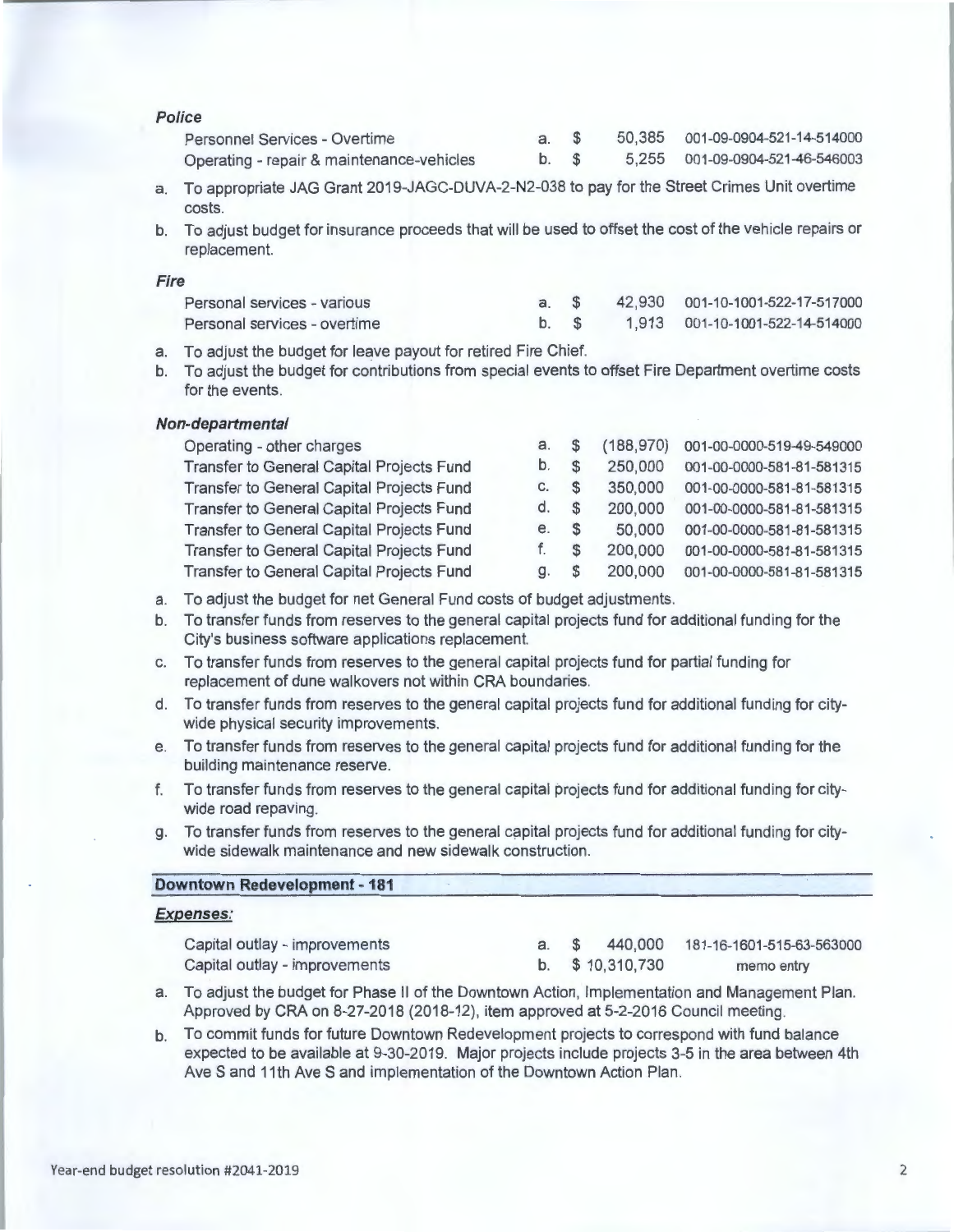#### **Southend Redevelopment Fund - 182**

## **Expenses:**

**J.A.G. Grant -186** 

| Capital outlay - improvements | a S |                 | 62.273  182-16-1602-515-63-563000        |
|-------------------------------|-----|-----------------|------------------------------------------|
| Capital outlay - improvements |     |                 | b. \$1,600,169 182-16-1602-515-63-563000 |
| Capital outlay - improvements |     | c. $$8,113,388$ | memo entry                               |

- a. To adjust the budget for replacement of the damaged driveway and curbing at Fire Station #2. Item approved at 10-22-2018 CRA meeting (2018-14).
- b. To adjust the budget for Stormwater Channel Improvements at J. Turner Butler Blvd/Marsh Landing Parkway. Item approved at 8-26-19 CRA meeting (2019-02) and at 9-16-2019 Council meeting.
- c. To commit funds for future Southend Redevelopment projects to correspond with fund balance expected to be available at 9-30-2019. These funds will be used for following major projects; Phase #3 South Beach Parkway stormwater pond at Marsh Landing; Phase #4 projects in the Ocean Terrace area; Phase #5 South Basin stormwater outfall channel improvements.

|          | <b>J.A.O. OIAIL - 100</b>                                                                                                                                  |          |                      |                 |                                                        |
|----------|------------------------------------------------------------------------------------------------------------------------------------------------------------|----------|----------------------|-----------------|--------------------------------------------------------|
|          | <b>Revenues:</b>                                                                                                                                           |          |                      |                 |                                                        |
|          | Revenue - Grant revenue<br>Revenue - Grant revenue                                                                                                         | a.<br>b. | $\mathfrak{F}$<br>\$ | 9,101<br>50,385 | 186-00-0000-331-00-331001<br>186-00-0000-331-00-331001 |
| a.<br>b. | To appropriate JAG Grant 2019-JAGD-DUVA-1-N3-013.<br>To appropriate JAG Grant 2019-JAGC-DUVA-2-N2-038 to pay for the Street Crimes Unit overtime<br>costs. |          |                      |                 |                                                        |
|          | <b>Expenses:</b>                                                                                                                                           |          |                      |                 |                                                        |
|          | Capital outlay - Mach & Equip                                                                                                                              | $a.$ \$  |                      | 9,101           | 186-09-0904-521-64-564000                              |
|          | Transfer - To Fund 001                                                                                                                                     | $b$ .    | $\mathfrak{s}$       | 50.385          | 186-09-0904-581-81-581001                              |
| a.<br>b. | To appropriate JAG Grant 2019-JAGD-DUVA-1-N3-013.<br>To appropriate JAG Grant 2019-JAGC-DUVA-2-N2-038 to pay for the Street Crimes Unit overtime<br>costs. |          |                      |                 |                                                        |

| <b>General Capital Projects Fund - 315</b> |    |             |           |                           |
|--------------------------------------------|----|-------------|-----------|---------------------------|
| <b>Revenues:</b>                           |    |             |           |                           |
| <b>Transfer from General Fund</b>          | a. | S           | 1,250,000 | 315-00-0000-381-00-381001 |
| <b>Expenses:</b>                           |    |             |           |                           |
| Operating - repairs & maintenance          | a. | S           | 1,250,000 | 315-00-0000-541-46-546000 |
| Capital outlay - improvements              | b. | $\mathbf s$ | 172,580   | 315-00-0000-519-62-562000 |
| Capital outlay - improvements              | C. | \$          | 74,617    | 315-00-0000-519-62-562000 |

a. To transfer funds from reserves to the general capital projects fund for additional funding for: the City's business software applications replacement (\$250,000), partial funding for replacement of dune walkovers not within CRA boundaries (\$350,000), city-wide physical security improvements (\$200,000), building maintenance reserve (\$50,000), city-wide road repaving (\$200,000), and citywide sidewalk maintenance and new sidewalk construction (\$200,000).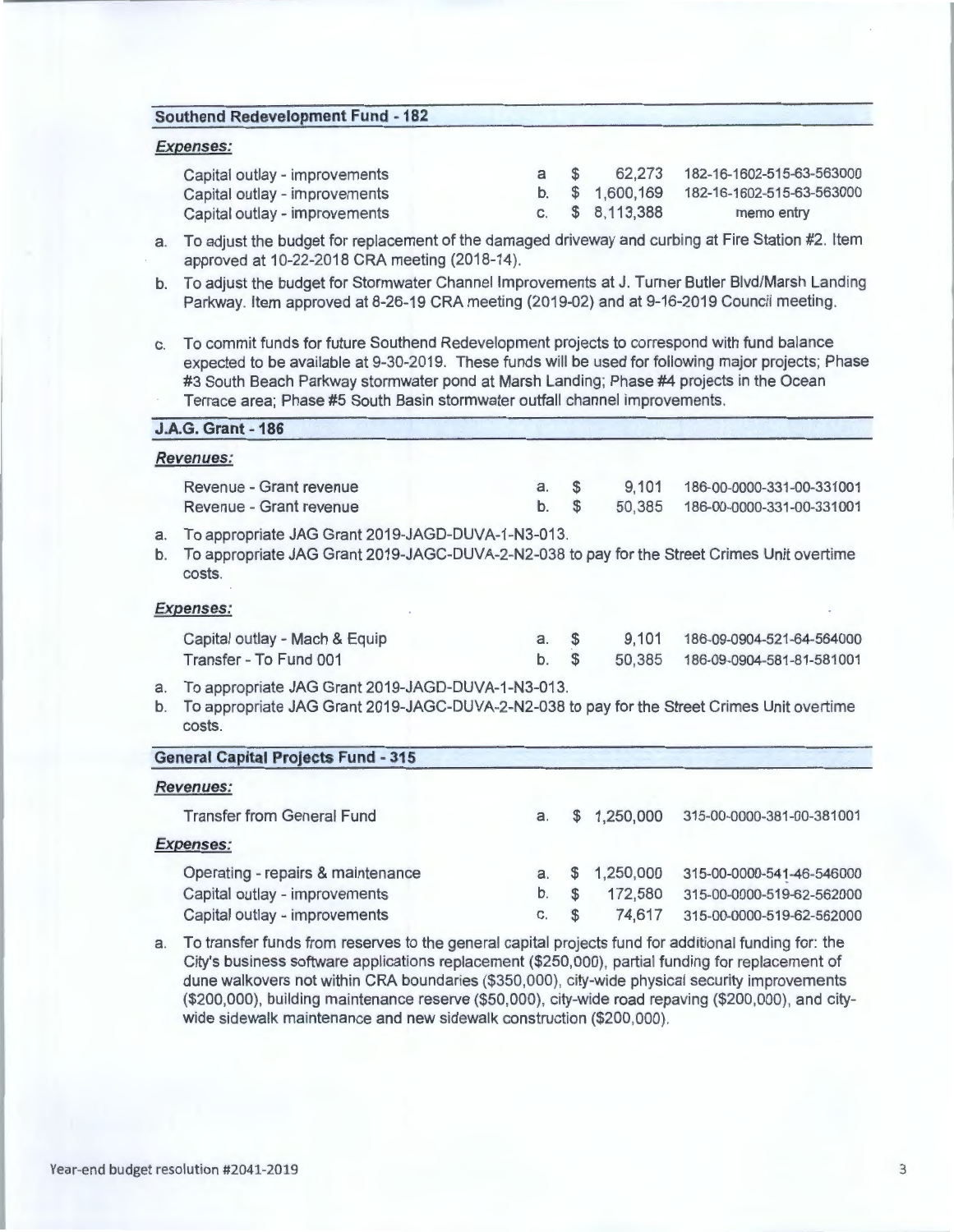- b. To adjust the budget for the replacement of two above ground fuel tanks at the O&M facility. Item approved at 5-6-2019 Council meeting.
- c. To adjust the budget for the replacement of two failed heating and cooling units at City Hall. Item approved at 5-6-2019 Council meeting.

|    | <b>Electric Fund - 410</b>                                                                                                                              |    |               |         |                           |
|----|---------------------------------------------------------------------------------------------------------------------------------------------------------|----|---------------|---------|---------------------------|
|    | <b>Expenses:</b>                                                                                                                                        |    |               |         |                           |
|    | <b>Other Contractual Services</b>                                                                                                                       | a. | \$            | 156,871 | 410-12-1229-531-34-534000 |
| a. | To adjust the budget to fund the replacement of two 230kV substation breakers at the Sampson<br>substation. Item approved at 6-17-2019 Council meeting. |    |               |         |                           |
|    | Water & Sewer Fund - 420                                                                                                                                |    |               |         |                           |
|    | <b>Revenues:</b>                                                                                                                                        |    |               |         |                           |
|    | Insurance reimbursements                                                                                                                                | a. | \$            | 6,610   | 420-00-0000-364-00-364003 |
| a. | To adjust budget for insurance proceeds that will be used to offset the cost of the vehicle repairs or<br>replacement.                                  |    |               |         |                           |
|    | <b>Expenses:</b>                                                                                                                                        |    |               |         |                           |
|    | Operating - repair & maintenance-vehicles                                                                                                               | a. | \$            | 6,610   | 420-07-0707-536-46-546003 |
|    | Capital outlay - improvements                                                                                                                           | b. | $\mathsf{\$}$ | 53,537  | 420-07-0707-536-63-563000 |
|    | Operating - professional services                                                                                                                       | C. | \$            | 32,249  | 420-07-0707-531-31-531000 |
|    | Capital outlay - improvements                                                                                                                           | d. | $\mathsf{\$}$ | 531,754 | 420-07-0705-533-63-563000 |
|    | Capital outlay - improvements                                                                                                                           | е. | $.$ $$$       | 67,860  | 420-07-0707-536-63-563000 |
| a. | To adjust budget for insurance proceeds that will be used to offset the cost of the vehicle repairs or                                                  |    |               |         |                           |

- replacement. b. To adjust the budget for the replacement of water lines on 10th Ave N between A 1A and 2nd St N. Item approved at 4-1-2019 Council meeting.
- c. To adjust the budget for Public Works GIS enhancements and data development. Total cost was \$48,133, 67% (\$32,249) of which is funded from water/sewer and 33% (\$15,884) from stormwater. Item approved at 5-20-2019 Council meeting.
- d. To adjust the budget for Well 16 project. Item approved at 9-16-2019 City Council meeting.
- e. To adjust budget for emergency point repair to 10 inch sanitary sewer main on 3rd St between 11th and 12th Ave No. Item approved at 10-07-2019 City Council meeting.

### **Stormwater Utility Fund - 423**

#### **Expenses:**

Operating - professional services a. \$ 15,884 423-07-0712-536-31 -531000

a. To adjust the budget for Public Works GIS enhancements and data development. Total cost was \$48,133, 67% (\$32,249) of which is funded from water/sewer and 33% (\$15,884) from stormwater. Item approved at 5-20-2019 Council meeting.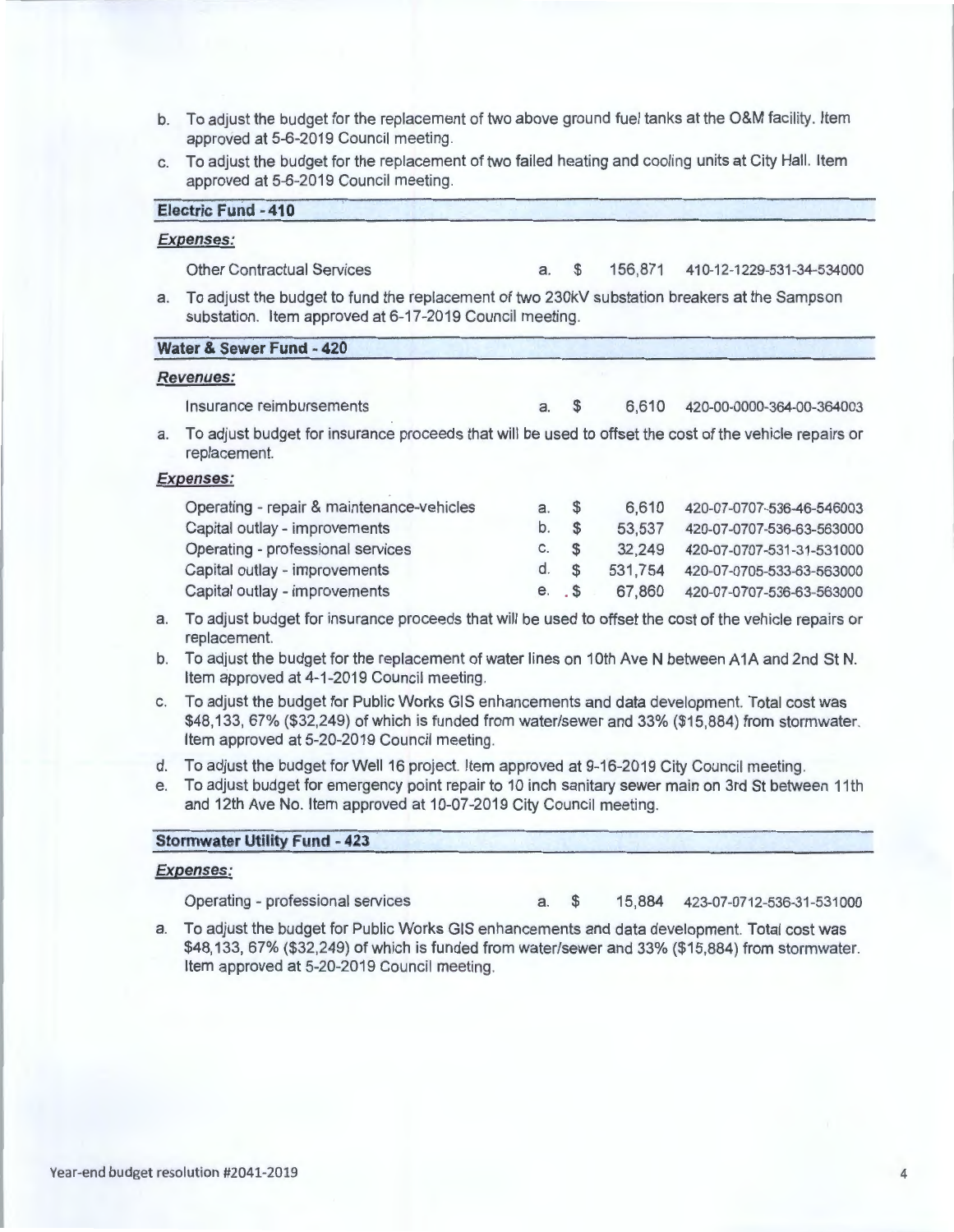### **Golf Course Fund - 440**

#### **Revenues:**

Daily Green Fees a. \$ 287,284 440-00-0000-347-00-350001

a. To appropriate additional Daily Green Fee revenues to cover the deficits in the operating categories below.

#### **Expenses:**

| Personal services  | a. S |      | 51,990  | Various                          |
|--------------------|------|------|---------|----------------------------------|
| Operating expenses |      | b. S | 200.790 | Various                          |
| Capital outlay     | C. S |      |         | 34,505 440-14-1402-572-64-564000 |

a. At the time the FY 19 golf course budget was developed, the course was closed for renovation. When the course reopened in the fall of 2019, the significant increase in play made it necessary to adjust staffing to better manage the volume of play.

- b. At the time the FY 19 golf course budget was developed, the course was closed for renovation . When the course reopened in the fall of 2019, the significant increase in play made it necessary to adjust operating expenses for items such as maintenance, inventory, and supplies to address the impact of increased volume of play.
- c. To adjust budget for the purchase of a replacement mower. Item approved at 6-17-2019 Council meeting.

**SECTION 2.** The Chief Financial Officer is hereby authorized and directed to perform all acts necessary to carry out and accomplish the budget amendments in conformity with the provisions of Section 1.

**SECTION 3.** The City Council recognizes that the Budget is a revenue and spending plan which requires adjustment from time to time as circumstances change. The City Council gives authorization to the City Manager to make Budget Amendments in the budget for the fiscal period beginning October 1, 2018 and ending September 30 , 2019, at the department level as long as the amendments do not increase or decrease the overall budget for the related department in the General Fund, or at the fund level in a fund other than the General Fund.

**SECTION 4.** The City Council authorizes the City Manager to use funds from any relevant account to pay for items such as staffing, contract services, rental equipment, communications equipment, emergency repairs, and supplies in response to a named storm or declaration of a state of emergency issued by the Mayor for a severe weather event or other emergency of similar magnitude.

**SECTION 5.** The City Council further authorizes the City Manager to make budget amendments in the budget for the fiscal period beginning October 1, 2018 and ending September 30, 2019, in furtherance of improvements or works which were approved by the City Council and begun in a previous year, but which were not completed in those years, and any such adjustment shall continue in force until the purpose for which it was made shall have been accomplished or abandoned.

**SECTION 6.** The City Council further authorizes the City Manager to expend donated monies, so long as the expenditure is consistent with the purpose of the donation.

**SECTION 7.** In compliance with the Convention Development Tax Act, Florida Statutes, Chapter 212.0305, the City of Jacksonville Beach, being unable to use Convention Development revenue solely for the purposes stated in the section, is hereby authorized to use the revenue to acquire and develop municipal parks, lifeguard stations or athletic fields.